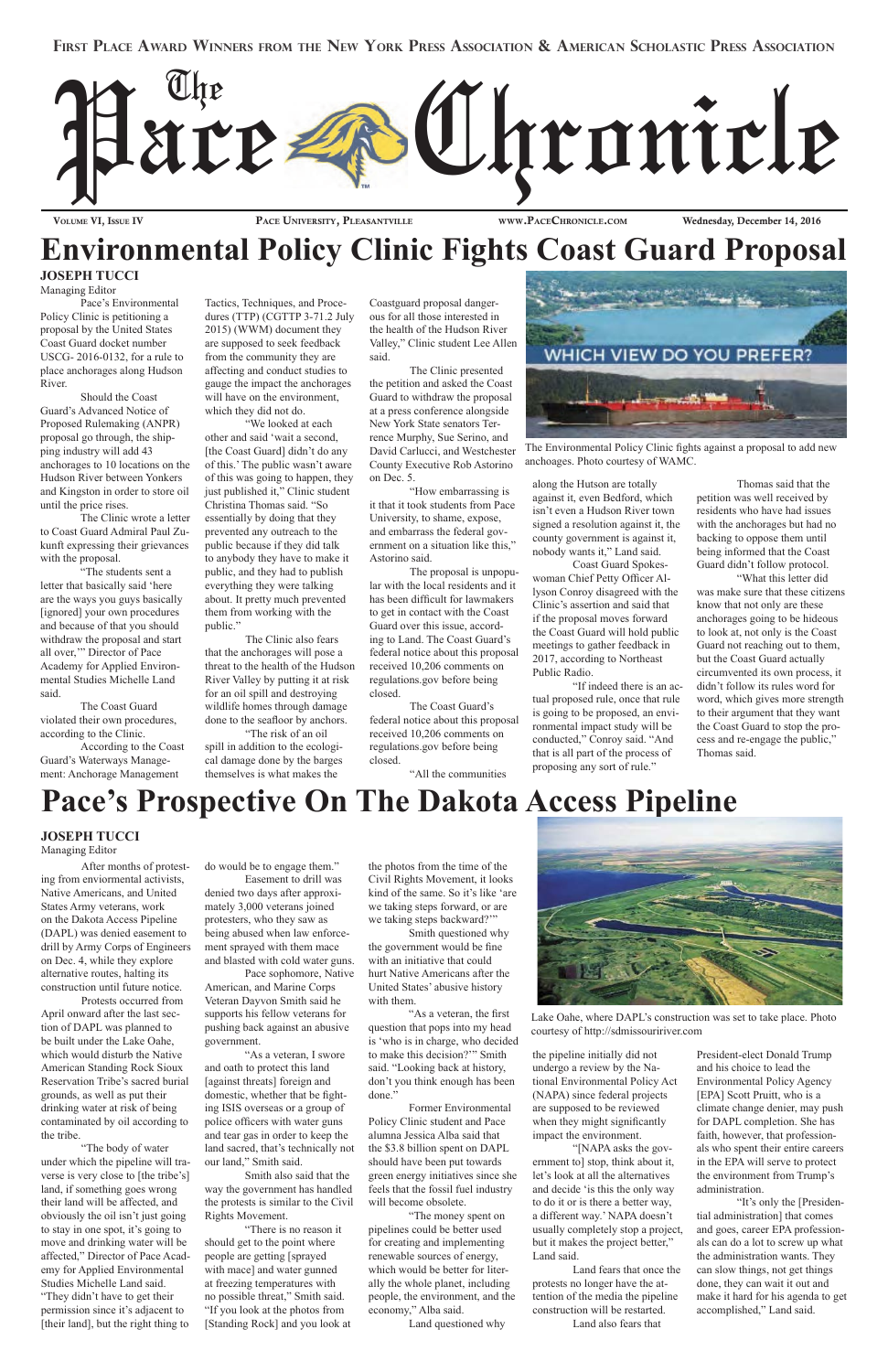## NEWS

## **President Friedman's Support of DACA Welcomed**

#### **LIA TASSINARI** Social Media Editor

Pace President Stephen J. Friedman signed his name to a petition urging Presidentelect Donald Trump to keep the Deferred Action for Childhood Arrivals (DACA) program active on Dec 5.

DACA, which was implemented in 2012 by the Obama administration, allows immigrants who came to the United States illegally as children can volunteer themselves for deferred action consideration. This enables them to work and/ or attend school in the country despite the broken law.

"My cousin is a part of that [program]," said senior psychology major Kalpani Dharmadasa, whose cousin emigrated from Sri Lanka. "She goes to school in Chicago [and] because of it, she's allowed to have an education. Without it, [she would have to] work part-time jobs here and there and she wouldn't be able to get anything accomplished."

Dharmadasa was the only one of 10 Pace students surveyed who are aware of the DACA program. The other nine students agreed with the program after they were informed of its purpose.

Senior psychology major Christina Basso is another of the ten students who likes the DACA program but believes that U.S citizens should be prioritized before illegal immigrants.

"I think everyone deserves the opportunity of education whether you're legal or illegal, as long as you can pay for it because college is expensive," Basso said. "I think citizens should be the priority but I don't think that illegal citizens shouldn't be receiving aid as well because if a citizen can't afford school how can an illegal immigrant afford school?"

Multiple Pace faculty members also agree with Friedman and other university presidents and chancellors in the country who added their name to the pro-DACA petition.

Director of Multicultural Affairs and Diversity programs Cornell Craig believes that universities should not limit educational access for anyone. "I think that a stu-

dent who wants an education

shouldn't be denied it," Craig said. "As a university, our primary focus is to educate. We shouldn't limit that access. I know there are a lot of opinions as far as illegality but I'm often careful with that language of legality when we're talking about human beings."

Similarly, political science professor George Picoulas agrees with DACA's purpose.

However, he believes that Trump may install a database of names and addresses of illegal immigrant parents for their children to be allowed to go to school and/or work.

Pace is a tuition-based university that depends on the Federal Student Aid program. Therefore, Picoulas questions what Friedman would do in this scenario should certain illegal immigrants not comply with the hypothetical reformation.

"If [illegal immigrant children] are illegal, their parents are illegal," Picoulas said. "Suppose President-Elect Trump says, 'Give us their names and addresses so we can at least go out and get their parents who are actually the ones who violated the law and brought their kids in. And if you don't do that, we are not going to guarantee student loans and grants or anything.'

"What is Friedman going to do if the federal government says that [it is] not going to guarantee any loans? I agree with Friedman's position, but it's more complicated than just signing a piece of paper because we would lose a lot of [illegal immigrant] students that come to Pace on loans that are guaranteed by the federal government."

Trump said that he will "work something out" for illegal immigrants who were brought to America at a young age.

Until then, it is unclear as to what specific plans Trump has install for DACA.

## FEATURE

Pace took a pause for paws on Wednesday afternoon to enjoy the comfort provided by therapy dogs provided by The Good Dog Foundation.

The pooches were part of the school's program to help students deal with the stress and pressure of final exams. So when Ronan, the Australian Shepherd, Mayla, the Black Lab, and Riley, the English Cream Golden Retriever, popped into the Mortola Library's Birnbaum Room on Wednesday, their tail wags were met with smiles from students who were eager to pet the dogs and forget about school for a few moments.

Pace library director Steve Feyl decided to bring in therapy dogs after seeing a similar program succeed at Yale University.

"I thought it was a great idea and that Pace should try something like it," Feyl said. "All I did was search local therapy dogs on Google and found The Good Dog Foundation. They are a volunteer organization, so it is free to have them come. They were very open to coming in."

The Good Dog Foundation has 1,800 teams of own-

ers and their dogs who provide therapeutic services to people in health care, social service, educational, and community facilities in New York, New Jersey, Connecticut, and Massachusetts, as well as disaster sites around the country.

Ronan was one of the dogs that visited people affected by the Boston Marathon bombing and the Newtown, Connecticut school shooting.

### **Therapy Dogs Calm Students Before The Finals Storm AMANDA CUMMINGS**

"The kids in Newtown calmed down with him. They whispered secrets in his ear about what was bothering them and what scared them," Ronan's owner Lucian Lipinsky said. "It's funny because Ronan seemed like he could understand that something somber had happened."

Each dog in the organization is tested and certified to join and must be re-certified once a year. The dogs must prove they have the capability to do well and be obedient. They must sit, stay, and even be able to walk past food on the floor. They also

must not get F, so the tester will drop a cane behind them to see if they jolt.

Dogs that pass that initial test move on to a therapy class, where they learn tricks and how to treat people. They are then eligible to make visits.

The dogs only stayed an hour or two on their first visit to Pace but the program has been so successful that it has become a two-day event during which two different dogs are available every



hour.

"The therapy dogs are my favorite things ever. I love it. I would come to every single session if I could," freshman Lindita Kulla said.

As to whether the therapy dogs alleviate student stress, the answer seems like a yes.

"I think it's so adorable. I came to it last semester too," senior Sarah Blanco said. "It's just crazy right now so it definitely helps my stress. Dogs are just so sweet and innocent that they do just chill me out."

### **Good Luck on Finals and Have a Great Winter Break!**



Photo courtesy of WBUR.org.

Featured Writer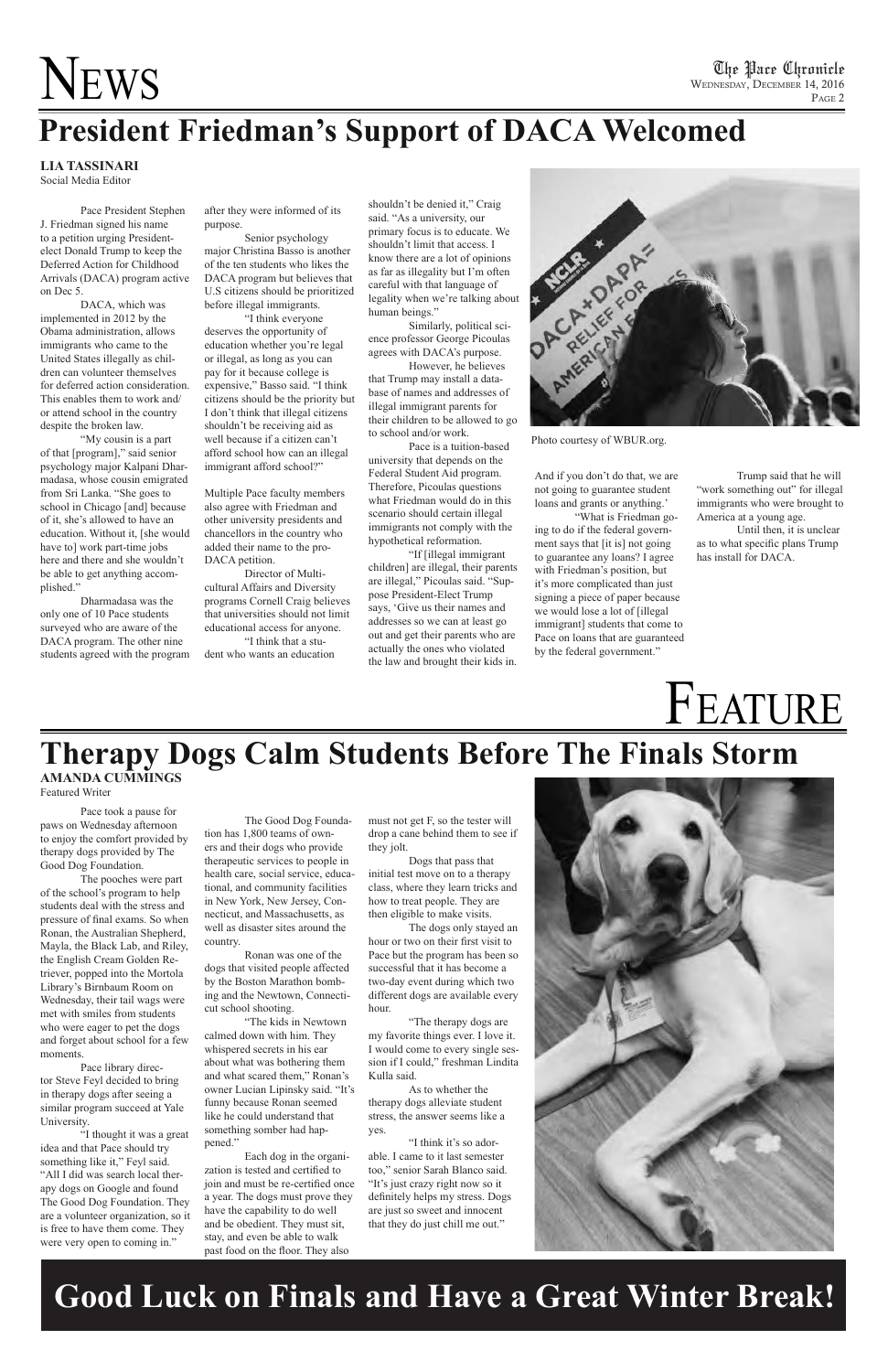## The Place Chronicle  $\Gamma_{\text{P}_{\text{ACF},3}}$

Even though I don't have the same hatred for Kessel food that many of my peers do, I have one simple request for

the great workers of Chartwells. PLEASE FOR THE LOVE OF GOD MAKE SURE THE FOOD YOU OFFER IS FRESH.

A couple of weeks ago

when I was reporting on Pace 4 Kids (P4K), I decided to pick up some sushi from Kessel because it's always been my go-to option for a quick meal, and I think it genuinely tastes pretty good.

But not this time. On this Saturday of all Saturdays, the sushi for lack of better words tasted like dried up horse s\*\*\*.

The rice was dry, the salmon was old and nasty, and it was cold to the point where it was frozen. No amount of soy sauce packets could save it. It was the worst sushi I ever had in my life.

It was like I ate nastytasting ice cubes. I couldn't

is \$39,697, and with room and board, it can reach \$58,415 that's A LOT OF MONEY. The food here is expensive and every time I go to Kessel I end up spending at least \$10 just for a meal that will fill me. So I deserve it to be decent quality.

I'm lucky that I have

finish it, I could only eat around four of the eight rolls before throwing it out and warning my friends not to buy sushi that day.



I was left still hungry, disappointed, \$8.59 poorer and questioning if I would ever eat sushi from Pace again.

Now I know that sushi isn't even normally offered on the weekends and the sushi box I picked up was left over from the Friday batch, but in that case, you need to make sure that there are people removing the old food that hasn't been sold from the stations.

This is not the first time I've experienced less-than-fresh food from Kessel.

Often times when I get pizza, especially macaroni pizza I would find that the macaroni and cheese would be dry and hard. It wasn't nearly as bad as the sushi, but still pretty bad.

The base cost of tuition at Pace without financial aid

Dear Chartwhels, please make sure these are fresh. Photo by Joseph Tucci.

## **Pleasantville Police Chief is as Local as Local Gets**

The Pleasantville Police Department's Chief of Police Erik Grutzner has spent his whole career in Pleasantville, which is why he looks to improve it.

The Putnam native never contemplated police work when he was younger. He wasn't quite sure what he'd be doing, rather, and he didn't find the answer while he attended SUNY Brockport.

"I had fun, I had a really good time [in college], but I was not prepared for the academic requirements and I wasn't mature enough to realize I'm not prepared for this," said Grutzner, who was asked to leave Brockport after his first year. "The first summer I came home from school, I was back with all my high school friends, we're having a great time, it's great and I said I'm going to get a job and still have a great time.

"As soon as everybody else went back to school and I was left at home, I was like, 'I need to go back to school, this isn't working.' That's when I started to get serious."

The answer, however, lied at home with his father— Paul Grutzner, a now-retired detective sergeant in Westchester County—whom recommended he apply to a Summer Special, which is a summer internship of sorts where he policed parks, Playland specifically.

### **Kessel Eat Fresh! JOSEPH TUCCI**

The program exposed him to how fun police work can be, but his coworkers and the

community made the job more pleasant, which spawned his affinity towards local work.

It impacted him so greatly, he attended the Westchester County Police Academy for 18 weeks, graduated in 1993 and joined the Pleasantville PD in 1994.

Becoming a cop was tenuous, however, because Grutzner didn't know how ready he was. He was eager and always looking for something to do.

"They say it takes an officer about five years to really be able to handle anything that comes their way and I probably took close to five years," the father of two said. "What I did over the summers was a hobby, this was a career and all the changes that goes on when you're basically doing a hobby and make it your job."

Part of figuring it out, however, was just being himself and not being a tough guy or a something he wasn't at all. And much like how the community in Playland molded him initially, so did Pleasantville.

"I started to meet and really like the experiences I was having, the people I was dealing with, and to be honest police work is fun," said Grutzner, who was promoted to sergeant and lieutenant in 2006 and 2012, respectively. "You get to talk to people you never had an opportunity to talk to and so, a few years in a kind of looked around, thought maybe there's a place



busier I could go, and realized [Pleasantville] sort of fits."

The 22-year veteran took over for Ex-Chief of Police Richard Love—who retired due to a non-job-related injury, according to Examiner News—on Nov. 1.

The responsibility is greater, but the personal approach he carries.

"He's someone I can see [being chief] for 20-years," said Dr. Joseph Ryan, Chairman of Pace's Department of Criminal Justice and Security and one of

Grutzner's professors. When he was the lieutenant you'd always see him walking around the neighborhood in his uniform talking to people."

"[Working at the local level] you're getting into a more personal level where you can actually solve problems. They always talk about the helicopter view, what can you do to help a situation on the ground from a helicopter? A good detective knows the people he deals with."

Grutzner expressed that Pleasantville has its negatives

and positives and Pace, which he graduated from in 2012, is definitely a part of the community. The campus isn't his jurisdiction, but he openly looks out for it on terms of policing and outreach.

Pleasantville isn't Grutzner's home, but its community made it the place he has sworn to protect and serve.

a car and it's easy for me to leave campus, however a lot of my friends don't have cars, so I worry about their health.

Selling old food is unacceptable and it can be dangerous if it's spoiled. So please Chartwells, I don't hate you, but put some kind of system in place

where you regularly check the freshness of what's available. It will make both our lives easier and will avoid lawsuits in the future.

#### **JAMES MIRANDA**

Copy Editor



Managing Editor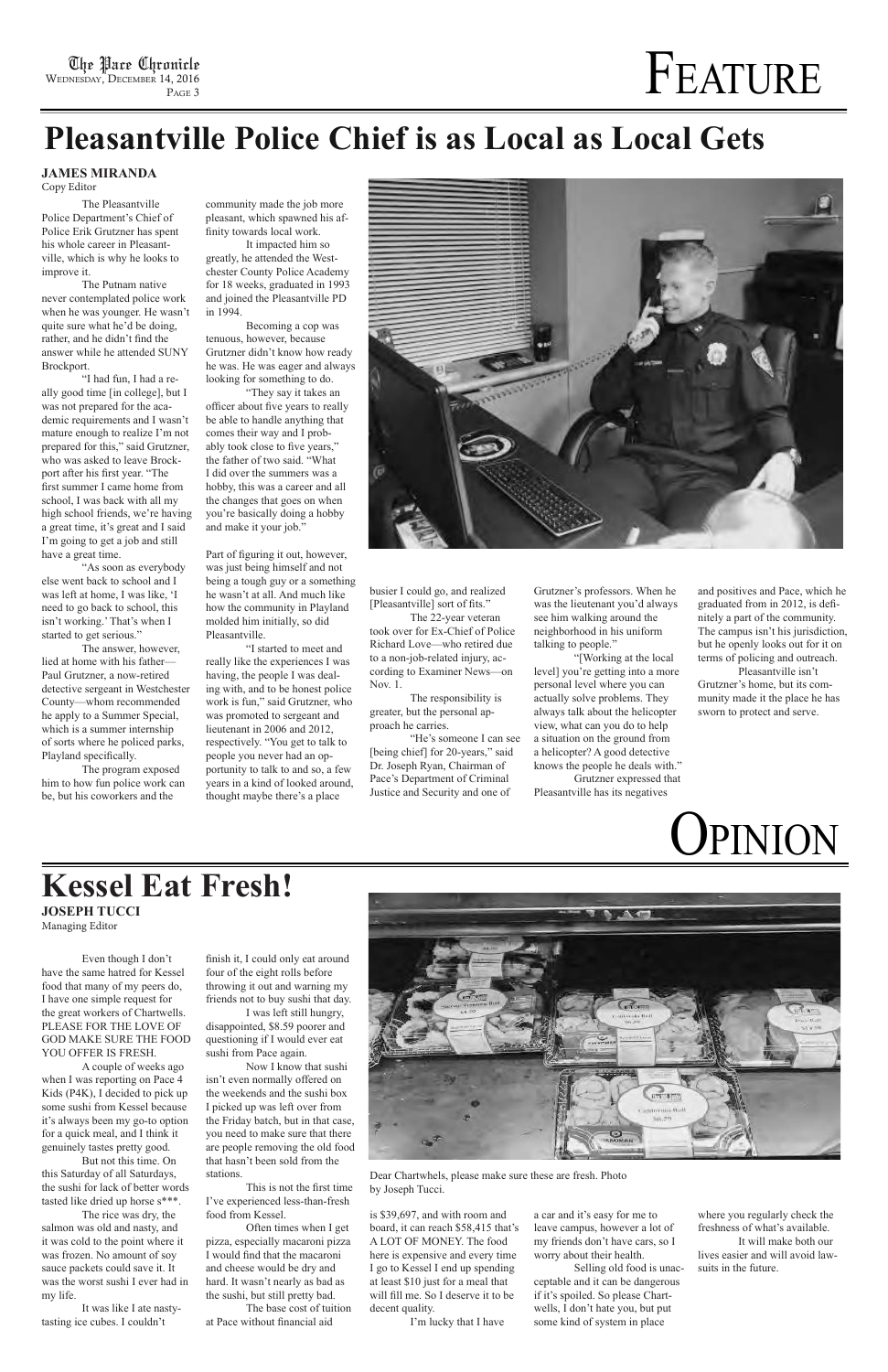# **OPINION**

Alright people, we made it (kind of). Winter break is officially right around the corner and we are in the home stretch of finals. I know we're all day dreaming about what we're going to do (or not do) during our month long hiatus from school - sleep in forever, binge watch all day, live in the same pair of sweatpants, etc. But I want you all to hold that thought for uno momento.

Instead of engaging in your own form of hibernation next month, have you ever thought about possibly trying to be productive during winter break? Before you all make me resign from my editorial position for encouraging such a thing, hear me out.

Productivity goes way beyond college and school work. It's a lifestyle. And it's triggered anytime you put in a conscious effort to complete something that will positively advance you - but this obviously also depends on context. Basically, you're not only productive when you do homework. You're being productive when you go to class, when you do your dishes, when you read this very article. All I'm asking is you make a conscious effort to be productive during winter break because it's really not that difficult and it will make transitioning into the

spring semester/real world that much easier.

#### 1. Update Your Resume

This is something you should try to do every few months anyway - but since the semester is hectic enough, we tend to forget this important little detail. Even freshman and sophomores should get into the habit, because ultimately, continously editing your resume means it won't take you long to update. However, if you leave it untouched for 6 months or more, then you're going to find this a tedious task. Especially as college students since we experience so much in very short and concentrated time frames. Bottom line: update your resume. You're welcome.

2. Apply For That Job You Didn't Have Time For During the Semester

On a level of 1-10 regarding productivity, I would say successfully applying for jobs and internships (cover letters and all) is a solid 9. It feels so good to hit that submit button. Unfortunately, a lot of opportunities fall through the cracks when you're juggling 6 classes, a job, and extracurriculars. I get it. So take all this extra time you have

now to apply for some really cool spring opportunities. Truly commit yourself to this task and you'll be amazed at the results.

3. Schedule Workouts... For Real This Time

I am pretty sure I mention something about exercising in at least 80% of my pieces, but I promise these tips are for myself first. Winter break is a great time to start something you didn't have time for before and couldn't fit in your schedule. Finding time to workout on a regular basis during break should be a walk in the park. Ultimately, the goal is to get so "in routine" that it will become a staple in your schedule next semester not just something you do when you have the time for it every 10 years. Productivity points: a lot!

#### 4. Volunteer

Giving back to your community is an incredibly productive way to spend winter break. And not just because you can update your resume. It's also not a full-time job - so please don't complain. Just block out a few hours during your weekly schedule and go on your own time. Most people tend to be in giving back mode during the holidays, which is wonder-





ful, but try to carry on with this habit post-holidays as well. Food banks, hospitals, animal shelters, creating care packages for the homeless in your city - the options are endless. You can even narrow it down to your own major or interests. For example, if you like to write, then partner with your local school and host writing workshops.

A great place to find opportunities that fit your skill sets is the Center for Community Action and Research (CCAR) right here on campus - especially if you live locally. Other resources include VolunteerMatch.org which pairs you up with related opportunities in any location. Usually, your city's official web-

Flickr

## **Five Productive Activities to do during Winter Break**

site highlights needed-volunteers as well. Now go be the change you wish to see in the world.

5. Visit Friends in Your Hometown

### **Audrie & Daisy Reveals The Reality of Sexual Assault JOSEPH TUCCI**

And finally, social circles can also be productive and essential for your overall well-being. You've been away for months, now catch up with your favorite homeboys and girls. Unless you're a commuter like me - and nothing about your life has really changed that dramatically during break. Either way, make time for friends and loved ones, plan some catch-ups, and enjoy your break. You did it. You deserve it.

## ARTS & ENTERTAINMENT

#### **NIHAL AL QAWASMI**  Opinion Editor

The panel at the screening of Audrie & Daisy. Photo by Joseph Tucci.

Managing Editor

A screening of Audrie & Daisy was hosted by NYS Assemblywoman Amy Paulin, Scarsdale High School PTA, Scarsdale Edgemont Family Counseling Services, and the Scarsdale Coalition on Family Violence, and showcased the reality of sexual assault at Scarsdale High School's Little Theater on Nov. 30.

Audrie & Daisy is a documentary that tells the story of Audrie Pott, a high school girl who hanged herself after she was sexually assaulted.

She passed out from drinking at a party, was stripped naked, people drew on her breasts and vagina with a marker, was fingered, and pictures of her naked body were taken and circulated on social media.

It also featured the story of Daisy Cole who was raped after drinking from a tall shot glass, which held five combined shots and was labeled the "b\*\*\*\* cup," passing out and being left outside in the snow by her attackers.

In both of Pott and Coleman's cases, their attackers were interviewed, said they viewed their respective situations as jokes that got out of hand and then received little punishment.

Panelists discussed what could be done to prevent similar cases after watching the film including changing the culture so that children do not become sexually active and view pornography at an early age, bystander intervention, and being careful with technology and social me-

#### dia.

"This is starting in middle school, if you think back to when the first time in your life someone sent a nude [it was at an early age,]" author of SLUT: A Play and Guidebook for Combating Sexism and Sexual Violence Katie Cappiello said. "I have sixth-grade students who are being asked to send semi-nudes, and they're doing it because it's really hard to say no."

Board Chair of Students Active to End Rape Jennifer Snow spoke about a double standard for women as oppose to men in terms of being blamed for sexual assault because often times people feel sympathetic towards men who misbehave when drunk but will question women when they do the same.

"Women are asked 'why

did you get so drunk, why did you wear that, why did you do this," Snow said. "It's just a very interesting example of how we have such a double standard in the way that men and women are supposed to behave, and how it is women's responsibly to protect themselves from sexual assault, rather than someone's responsibility not to sexually assault



them."

Paulin, who was sexually assaulted as a minor, used her own experience as motivation to pass legislation. She is currently working on a bill requiring to educate children in K-12 grade about sexual assault.

Paulin also said that

these kinds of events are important because it gives victims a voice and allows them to heal when they might not have had the courage to be open about it before.

"The person who victimized me, I know I wasn't the only one. I was fourteen years old and he was an adult male. If I had come forward I would have prevented potential victims down the line. Not that that's the victim's responsibility, but it would be an outcome of the victim coming forward," Paulin said. "[Speaking out] is very healing, even as a grown woman that I finally said 'I was a victim, and it wasn't my fault' I finally reckoned with that, and I blamed myself, and I didn't know I blamed myself for all those years."

At Pace less than five percent of all crimes, including sexual assault, are reported, according to the Director of the Office of Sexual Assault Prevention and Education Mary Breen.

Confidential resources for those affected by sexual assault include the Office of Sexual Assault Prevention & Education and Pace F.I.R.E. Peer Educators, the Counseling Center, the Center for Spiritual Development, and University Health Care.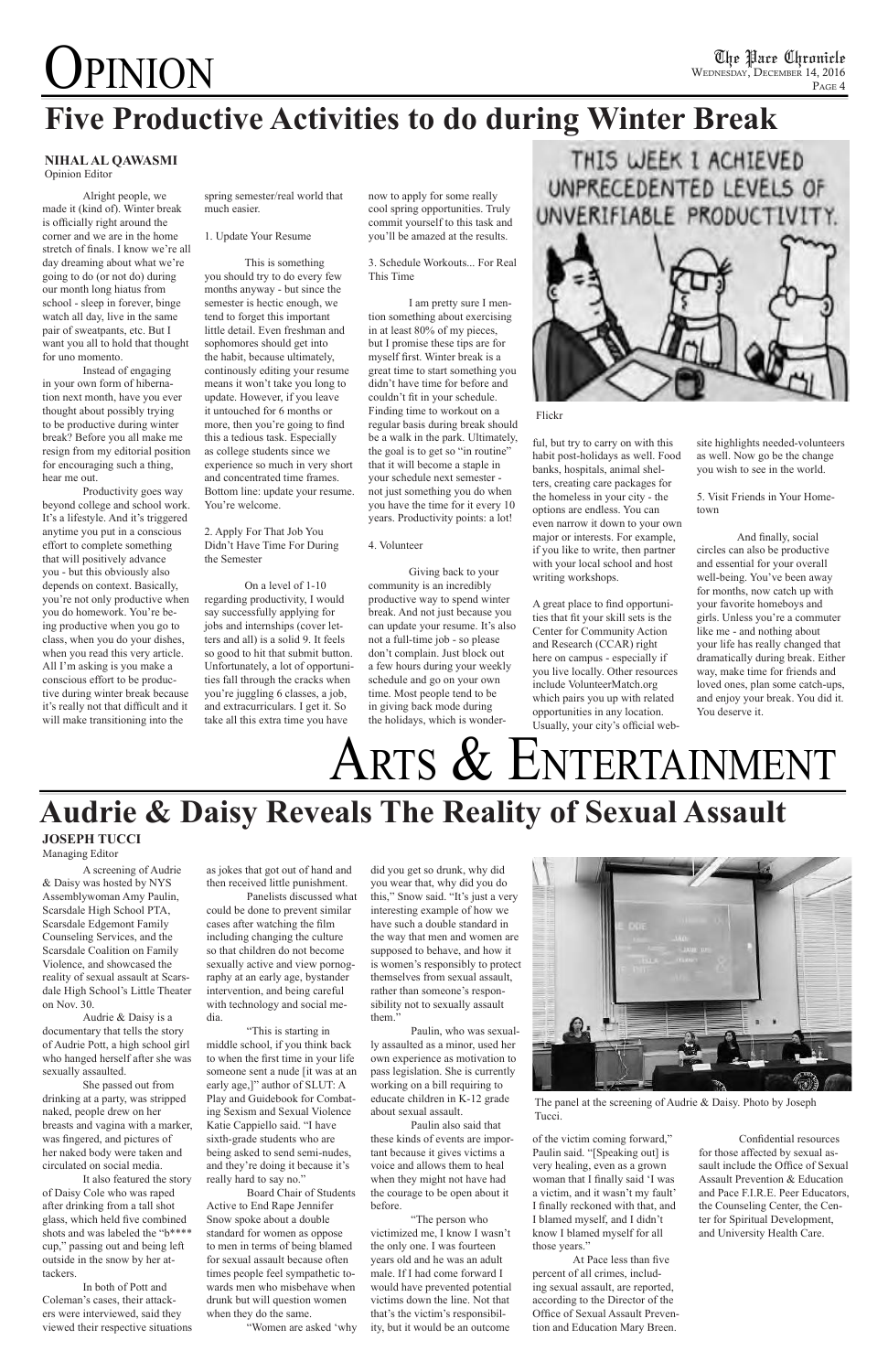## HEALTH & BEAUTY

One of the latest beauty trends that is on the popularity rise with beauty bloggers and health gurus is ear candling. This is an interesting way to get all of the ear wax out of your ears.

Ear candles are hollow tubes made from cloth that are usually soaked in paraffin or beeswax. At one end is a narrow funnel, which you stick in your ear, while the other end of the funnel is the candle that is lit. The heat will begin to travel down the funnel and melt the

earwax that is in your ear. Once it is melted, your body begins to excrete it naturally.

The practice of ear candling dates back to 2500 B.C. and was used in the ancient cultures of the Mayans, Aztecs, American Indians, Chinese and Egyptians. It has been passed down through generations of families and is believed to promote general health and wellness for your body.

"Although I don't know if ear candling actually gets any

earwax out, I always feel better after doing it," Pace student Alexa Cozoli said. "I feel like my ears are more clean, but I'm not sure if they actually are. A lot of people think the wax that is left in the tunnel is what has come out of your ears, but it's not. It's just the candle wax that has dripped down from the top and hardened."

Websites and ear candle packages will often say that the heat will create a vacuum like suction in the funnel and pull out



Since it's a possibility, how would legal recreational marijuana use affect your health?

Marijuana is a mindaltering or psychoactive drug that comes from the cannabis plant. The plant's primary psychological effects come from the chemical delta-9-tetrahydrocannabinol (THC). The concentration of THC in cannabis has increased over the past couple of decades meaning effects like hallucinations and psychomotor impairment may continue after the perceived high has stopped.

There are about 22.2 million marijuana users in the U.S., according to the 2014 National Survey on Drug Use and Health. About 7.5 percent of those users are 12 years and older.

Short term effects marijuana are impaired judgement, coordination and memory, paranoia, and time distortion. Physical effects may include bloodshot eyes, dry mouth, slurred speech, and increased heart rate. These results can last up to four hours after inhaling marijuana smoke or up to 12 hours if consumed.

Long term use can irritate the lungs and lead to breathing problems like cough,

excess mucus, bronchitis, and worsening conditions like asthma and cystic fibrosis. The biggest health risks appeared in those who started using as teenagers or young adults when their brains are still developing.

A Proceedings of the National Academy of Sciences (PNAS) study showed that deterioration in the learning and cognitive thinking persists into adulthood, even after they have stopped using.

Like most things in life, there are both, positive and negative sides. The non-medical benefits are more tied to medical marijuana and how it has been used to help cancer patients with chemo side effects, reduce epileptic seizures, decrease anxiety, and slow the progression of Alzheimer's.

If you use marijuana products, be careful about doing so before driving or operating machinery or dangerous equipment.

Photo courtesy of Pixabay.

## **What You Should Know About Ear Candling**







#### **JANINE JONES**

Copy Editor

the earwax that has been melted in the ear, but this is not true.

"Research shows that ear candling is ineffective at removing earwax and is also not an effective treatment for any other conditions," Dr. Charles W. Beatty said. "In fact, the technique can actually push earwax deeper into the ear canal. Ear candling can also lead to deposits of candle wax in the ear canal, burns to the face, hair, scalp, ear canal, eardrum and middle ear and puncturing of the eardrum."

Ear candling should be done with caution and with assistance from a friend or family member if done at home. Some doctors and dermatologists perform ear candling, but it is slowly decreasing in popularity. Ear candling kits can be bought online or at a local drugstore.

Courtesy of WikiHow

#### **ELISE ADAMS** Layout Editor